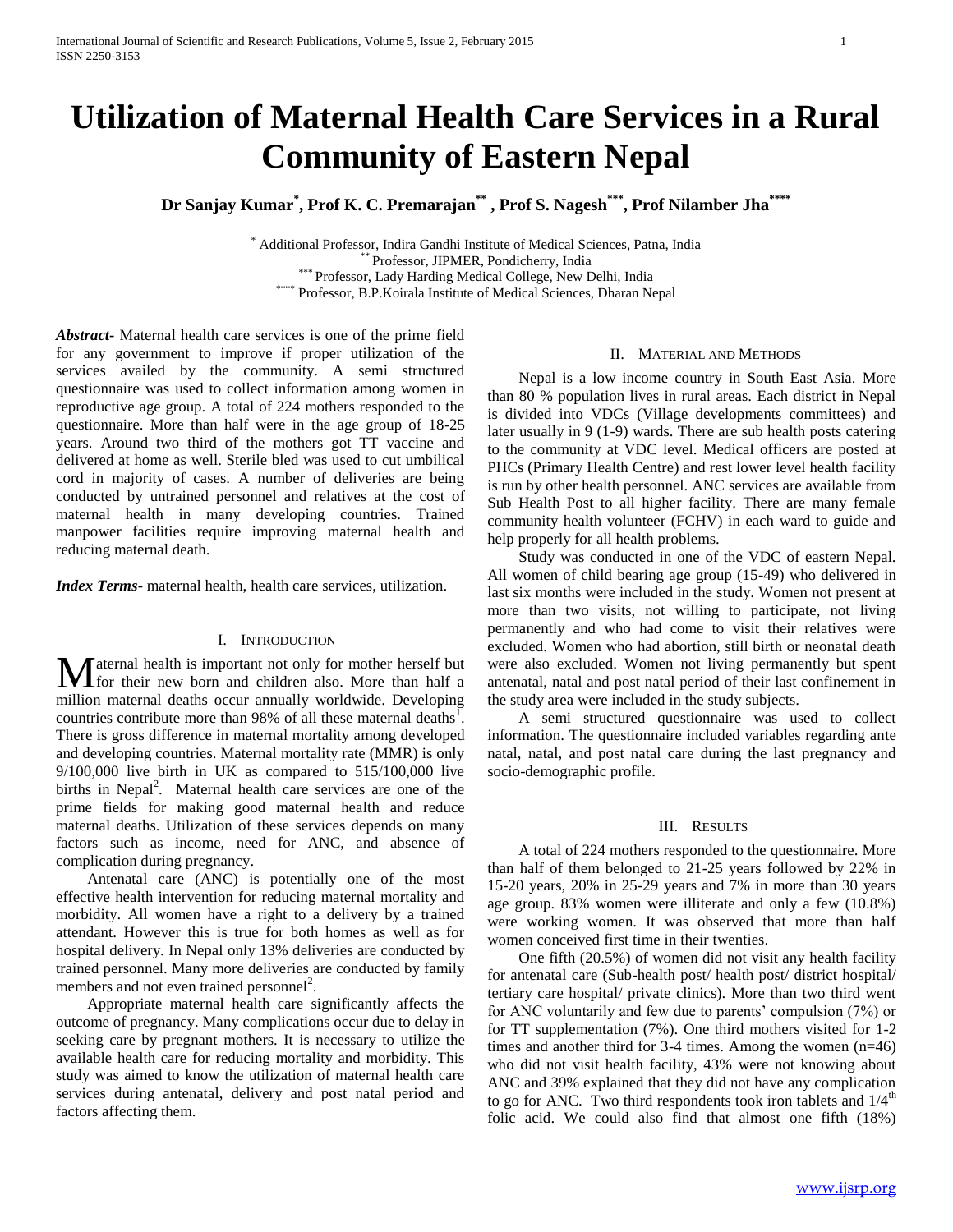restricted certain foods due to the belief that they may affect health of the mother or the baby.

 Three fourth mothers got TT and almost the same percentage (73.2%) delivered their baby at home. Only  $1/4^{\text{th}}$ delivery was attended by doctors or other health aid. We could find that 88% used sterile bled for cutting umbilical cord and 40% applied red solution (medication) on stump after cutting the cord.

 Colostrum was not given to 25% of babies and instead was given prelacteal feeds such as cow's milk (59%) or other milk.

| Table 1: Care received by the subjects in last Pregnancy and |
|--------------------------------------------------------------|
| <b>Delivery</b>                                              |

| Characteristic                     | Number (%) |
|------------------------------------|------------|
| during<br>Supplementation          |            |
| <b>Pregnancy</b>                   | 132 (58.9) |
| <b>Iron</b>                        | 62(27.0)   |
| Folic acid                         | 22(9.8)    |
| Calcium                            |            |
| <b>TT Taken</b>                    |            |
| Yes                                | 174 (77.6) |
| No                                 | 50(22.4)   |
| <b>Place of delivery</b>           |            |
| Home                               | 164(73.)   |
| Hospital                           | 60(26.8)   |
| Delivery conducted by              |            |
| <b>Trained TBA</b>                 | 22(9.8)    |
| Untrained TBA (Dai)                | 76 (33.9)  |
| Family member                      | 72(32.1)   |
| Doctor                             | 54 (24.1)  |
| <b>Type of delivery</b>            |            |
| Normal                             | 214 (95.5) |
| Instrumental                       | 6(2.6)     |
| Operated                           | 4(1.7)     |
| Material used for cutting the cord |            |
| Sterile bled                       | 198 (88.3) |
| <b>Scissors</b>                    | 24 (10.7)  |
| Grass cutter                       | 2(0.8)     |
| <b>Material applied on stump</b>   |            |
| Ash                                | 36(16.0)   |
| Red solution                       | 90(4.1)    |
| Mustard oil                        | 12(5.3)    |
| Do not know                        | 4(1.7)     |
| Nothing                            | 82 (36.6)  |
| Went for health check up after     |            |
| delivery                           | 168(75)    |
| Yes                                | 56(25)     |
| N <sub>0</sub>                     |            |

| Table 2: Factors affecting utilization of obstetric care |  |  |  |  |  |  |
|----------------------------------------------------------|--|--|--|--|--|--|
|----------------------------------------------------------|--|--|--|--|--|--|

| <b>Factors</b> | Care and Utilization    |         |  |
|----------------|-------------------------|---------|--|
|                | Yes $(No)$              | No (No) |  |
|                | <b>Seeking ANC care</b> |         |  |

| Age in Years                   |                          |    |  |
|--------------------------------|--------------------------|----|--|
| $\leq$ 25                      | 96                       | 66 |  |
| $>25$                          | 54                       | 08 |  |
| Education                      |                          |    |  |
| Illiterate                     | 146                      | 40 |  |
| Literate                       | 32                       | 06 |  |
| Delivery                       |                          |    |  |
| Home                           | 122                      | 42 |  |
| Hospital                       | 56                       | 04 |  |
| Material used for cutting cord |                          |    |  |
| Sterile bled                   | 160                      | 38 |  |
| Others                         | 18                       | 08 |  |
| Material applied on stump      |                          |    |  |
| Red solution                   | 60                       | 30 |  |
| Nothing                        | 70                       | 12 |  |
| Others                         | 48                       | 04 |  |
|                                | <b>Place of Delivery</b> |    |  |
| Age in Years                   |                          |    |  |
| <25                            | 112                      | 50 |  |
| >25                            | 52                       | 10 |  |

## IV. DISCUSSION

 We have documented utilization of maternal care services in a rural community of eastern Nepal in a cross sectional study. According to Nepal Family Health Survey the average age of marriage is 16.4 years<sup>3</sup>. So the expected number of teenage pregnancy is also high. We observed that more than half of women were pregnant first time in their twenties. A high proportion of women had less than even three visits to the health facilities during their last pregnancy. The recommended visits for ANC during pregnancy are at least 3 visits. There is a need for improvement in knowledge and awareness regarding the benefits of ANC. There is good awareness and availability regarding tetanus toxoid immunization resulting in  $3/4$ <sup>th</sup> women getting TT vaccines either from health facility or other place. It was observed that many women went to medical shop and received TT even though they did not go for proper ANC check up. It has been found by researcher that many women in developing country still do not go to health facility for ANC check up<sup>4</sup>. There are factors that lead to restriction of ANC visits by the women such as cultural, socioeconomic and others. It is thus important to keep these factors in mind while planning and implementing maternal health care services

 In terms of place of delivery in the present study, 73% women delivered at home. This has been supported by the finding from another developing country<sup>5</sup>. Many of these home deliveries were conducted by relatives or untrained attendants at the cost of health and wellbeing of the mother and baby. These practices are prevalent in other country like Bangladesh<sup>5</sup>. (Please mention the name of the country) This study brought out the urgent need to create awareness about the importance of regular antenatal care among rural women of Nepal. Trained manpower and facilities for safe delivery should be made available at health post or sub health post or at PHC to reduce the High Maternal Mortality.